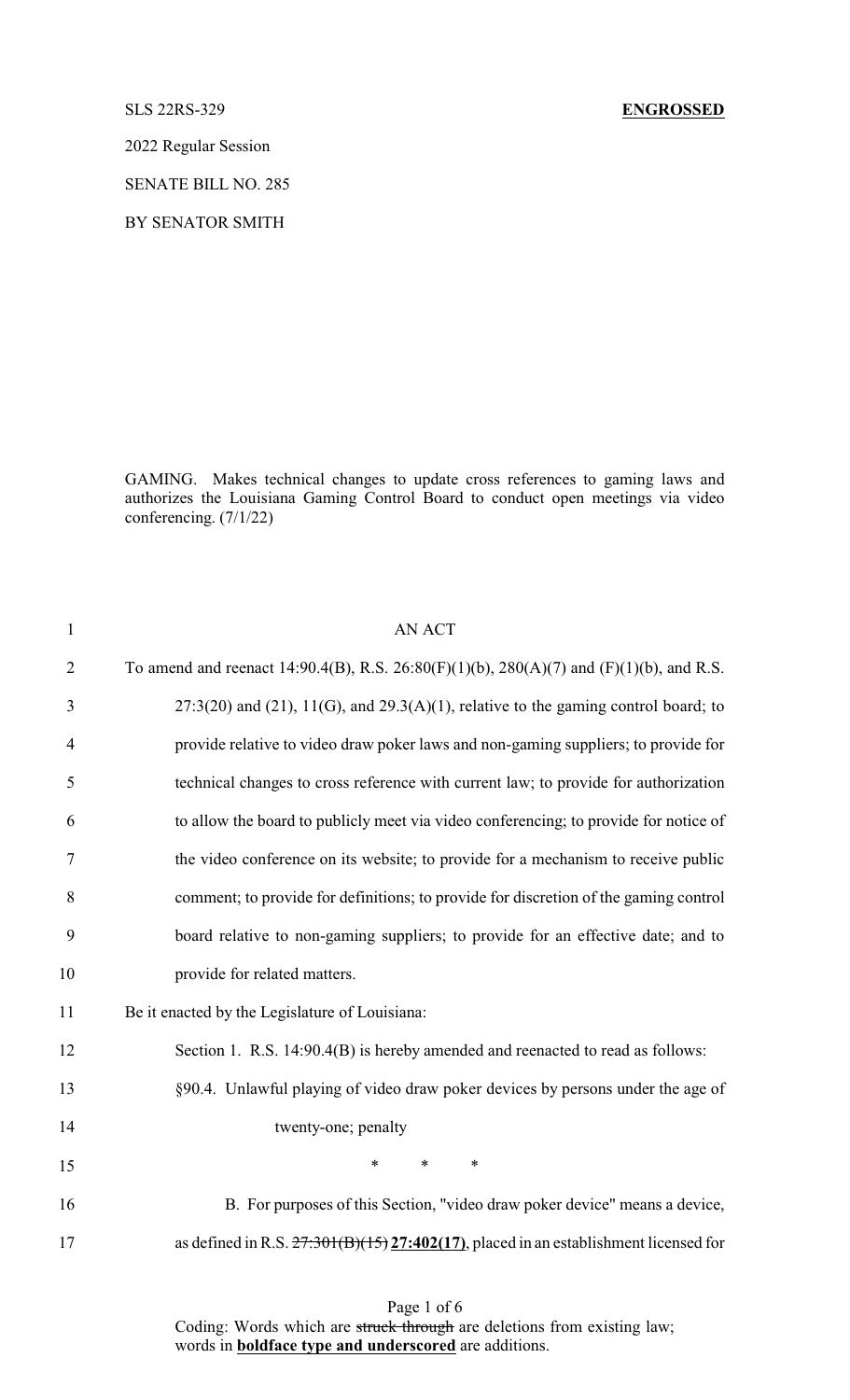| $\mathbf{1}$   | operation and regulated under the applicable provisions of Chapter $68$ of Title 27 of    |
|----------------|-------------------------------------------------------------------------------------------|
| $\overline{2}$ | the Louisiana Revised Statutes of 1950.                                                   |
| 3              | *<br>$\ast$<br>∗                                                                          |
| 4              | Section 2. R.S. $26:80(F)(1)(b)$ and $280(A)(7)$ and $(F)(1)(b)$ are hereby amended and   |
| 5              | reenacted to read as follows:                                                             |
| 6              | §80. Qualifications of applicants for permits                                             |
| $\tau$         | $\ast$<br>$\ast$<br>$\ast$                                                                |
| 8              | $\ast$<br>∗<br>$\ast$<br>F(1)                                                             |
| 9              | (b) The provisions of Subparagraph $(a)$ of this Paragraph shall not apply to             |
| 10             | any applicant who is also applying for a video gaming license under the provisions        |
| 11             | of Chapter $68$ of Title 27 of the Louisiana Revised Statutes of 1950.                    |
| 12             | $\ast$<br>$\ast$<br>$\ast$                                                                |
| 13             | §280. Qualifications of applicants for permits                                            |
| 14             | A. Applicants for state and local permits of all kinds shall demonstrate that             |
| 15             | they meet the following qualifications and conditions:                                    |
| 16             | *<br>∗<br>∗                                                                               |
| 17             | (7) If the applicant is also applying for a video gaming license under the                |
| 18             | provisions of Chapter $68$ of Title 27 of the Louisiana Revised Statutes of 1950, have    |
| 19             | not been convicted in this or in any other state or by the United States or any other     |
| 20             | country of theft or any crime involving false statements or declarations, or gambling     |
| 21             | as defined by the laws and ordinances of any municipality, any parish, any state, or      |
| 22             | the United States.                                                                        |
| 23             | $\ast$<br>∗<br>∗                                                                          |
| 24             | ∗<br>$\ast$<br>∗<br>F(1)                                                                  |
| 25             | (b) The provisions of Subparagraph (a) of this Paragraph shall not apply to               |
| 26             | any applicant who is also applying for a video gaming license under the provisions        |
| 27             | of Chapter $68$ of Title 27 of the Louisiana Revised Statutes of 1950.                    |
| 28             | *<br>∗<br>∗                                                                               |
| 29             | Section 3. R.S. $27:3(20)$ and $(21)$ , $11(G)$ , and $29.3(A)(1)$ are hereby amended and |

Page 2 of 6 Coding: Words which are struck through are deletions from existing law; words in **boldface type and underscored** are additions.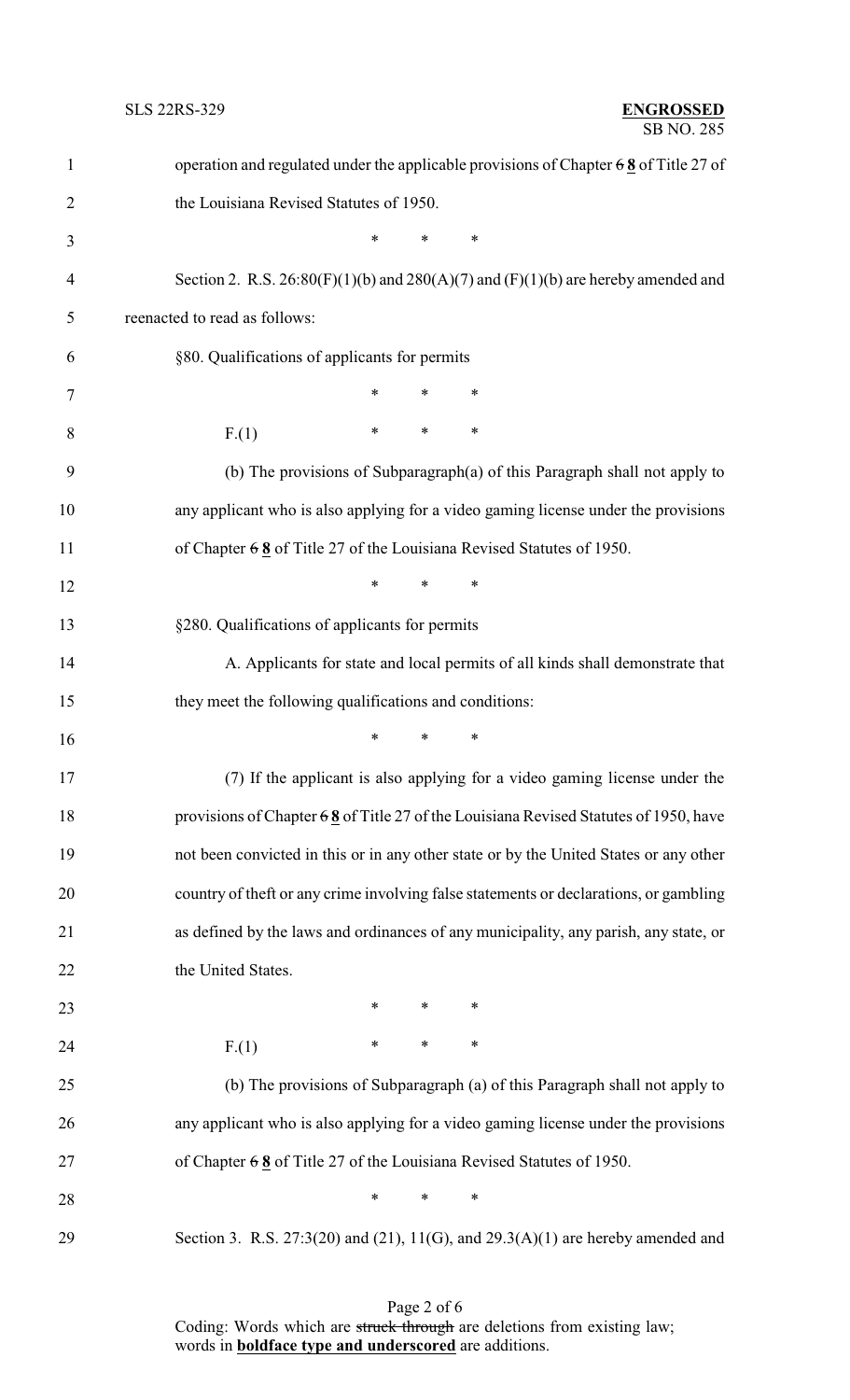| $\mathbf{1}$   | reenacted to read as follows:                                                        |
|----------------|--------------------------------------------------------------------------------------|
| $\overline{2}$ | §3. Definitions                                                                      |
| 3              | For the purposes of this Title, the following terms have the following               |
| $\overline{4}$ | meanings, unless the context clearly indicates otherwise:                            |
| 5              | $*$<br>$\ast$<br>∗                                                                   |
| 6              | (20) "Permit" means any permit or authorization, or application therefor,            |
| 7              | issued pursuant to the provisions of this Title except Chapter $68$ .                |
| 8              | (21) "Permittee" means any person who is issued or applying for a permit             |
| 9              | pursuant to the provisions of this Title except Chapter $68$ .                       |
| 10             | $\ast$<br>$\ast$<br>∗                                                                |
| 11             | §11. Louisiana Gaming Control Board; creation; members; terms; meetings              |
| 12             | $*$<br>$\ast$<br>∗                                                                   |
| 13             | G.(1) All meetings of the board shall be open and subject to the provisions          |
| 14             | of R.S. 42:11 et seq. A record of all proceedings at regular and special meetings of |
| 15             | the board shall be kept and shall be open to public inspection, except as otherwise  |
| 16             | provided by this Title or in R.S. 42:17.                                             |
| 17             | (2) Notwithstanding any other provision of law to the contrary, the board            |
| 18             | may conduct, and its members may attend and participate in an emergency              |
| 19             | meeting occurring via video conference as the chairman determines to be              |
| 20             | necessary.                                                                           |
| 21             | (a) No later than twenty-four hours prior to a meeting conducted                     |
| 22             | pursuant to the provisions of this Paragraph, the board shall provide for the        |
| 23             | following:                                                                           |
| 24             | (i) The notice and agenda for the meeting, which shall be posted on the              |
| 25             | board's website and emailed to any member of the public or the news media            |
| 26             | who requests notice of the board meeting.                                            |
| 27             | (ii) The notice and agenda shall provide detailed information regarding              |
| 28             | how members of the public may participate in the meeting and submit                  |
| 29             | comments regarding matters on the agenda.                                            |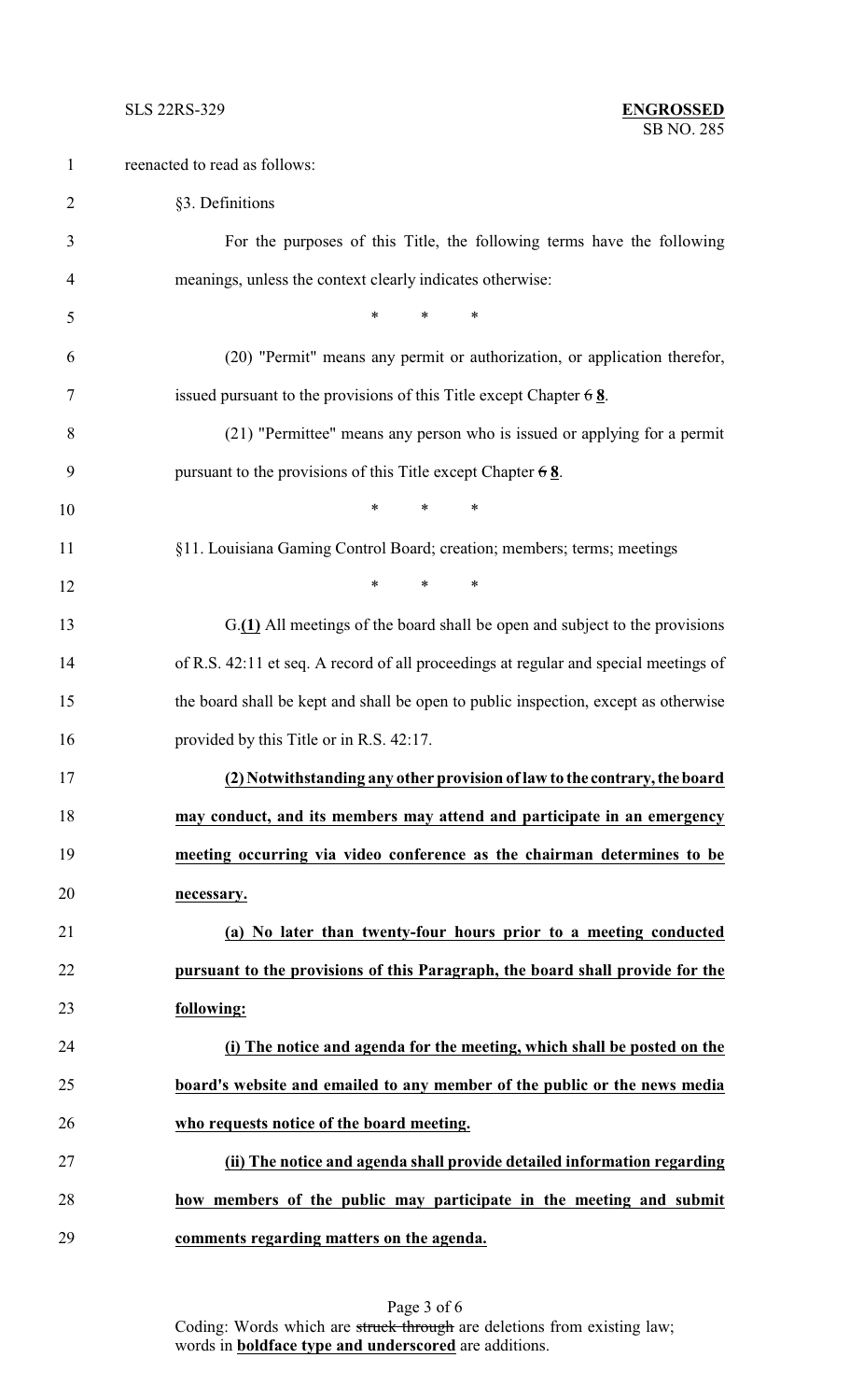| $\mathbf{1}$   | (iii) The agenda shall contain only those matters that are essential to the           |
|----------------|---------------------------------------------------------------------------------------|
| $\overline{2}$ | ongoing operations of the board as determined by the chairman.                        |
| 3              | (iv) The agenda shall be unanimously adopted by a quorum of the board                 |
| 4              | at the beginning of any emergency meeting conducted by video conference.              |
| 5              | (b) For each meeting conducted pursuant to this Paragraph:                            |
| 6              | (i) The board shall provide a mechanism to receive public comment                     |
| 7              | electronically prior to and during the meeting.                                       |
| 8              | (ii) The board shall properly identify and acknowledge all public                     |
| 9              | comments during the meeting and shall maintain those comments in the record           |
| 10             | of the meeting.                                                                       |
| 11             | (iii) The chairman shall ensure that each person participating in the                 |
| 12             | meeting is properly identified.                                                       |
| 13             | (iv) The chairman shall ensure that all parts of the meeting, excluding               |
| 14             | any matter discussed in executive session, are clear and audible to all               |
| 15             | participants in the meeting, including the public.                                    |
| 16             | (c) For the purpose of this Paragraph, "video conference" means a                     |
| 17             | method of communication which enables persons in different locations to               |
| 18             | participate in a meeting and to see, hear, and communicate with each other.           |
| 19             | (d) At no time shall the board conduct more than two consecutive                      |
| 20             | emergency meetings by video conference except when the meeting is held during         |
| 21             | or subject to a gubernatorially declared disaster or pursuant to the emergency        |
| 22             | provisions as provided in R.S. 42:17.1.                                               |
| 23             | $\ast$<br>$\ast$<br>∗                                                                 |
| 24             | §29.3. Non-gaming supplier permit                                                     |
| 25             | A.(1) The division shall issue a non-gaming supplier permit to suitable               |
| 26             | persons who furnish services or goods and receive compensation or remuneration for    |
| 27             | such goods or services to the holder of a license as defined in R.S. 27:44 or 353, or |
| 28             | the casino gaming operator, or a sports wagering operator as defined in R.S. 27:602.  |
| 29             | The board shall promulgate rules establishing the threshold amount of goods and       |

Page 4 of 6 Coding: Words which are struck through are deletions from existing law; words in **boldface type and underscored** are additions.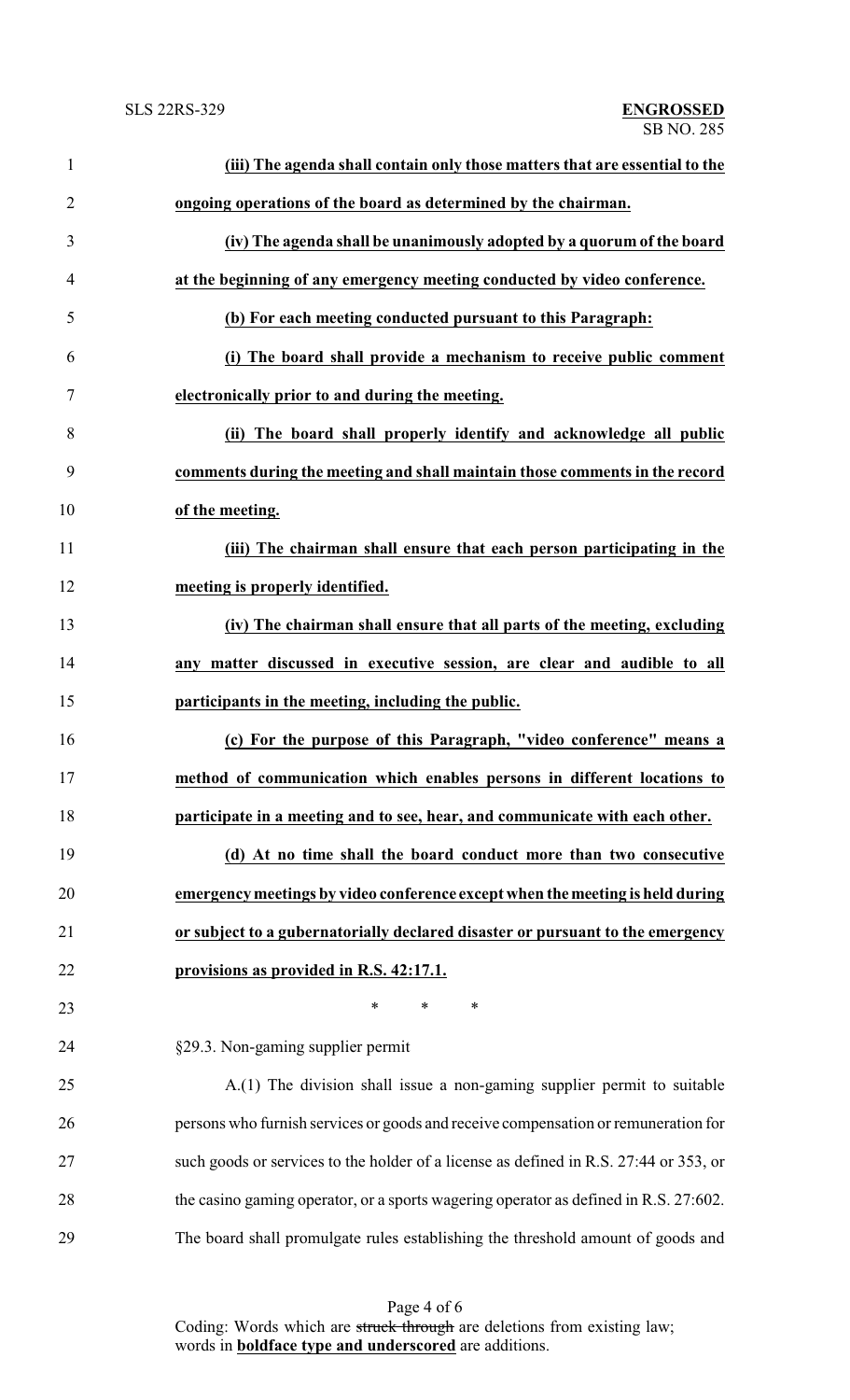| $\mathbf{1}$   | services for which a non-gaming supplier permit is required. The board may limit      |
|----------------|---------------------------------------------------------------------------------------|
| $\overline{2}$ | the calculation of compensation or remuneration based on goods and services           |
| 3              | related to operations in Louisiana. Such services include but are not limited to      |
| $\overline{4}$ | industries offering goods or services whether or not directly related to gaming       |
| 5              | activity, including junket operators and limousine services contracting with the      |
| 6              | holder of a license as defined in R.S. 27:44 or 353, or the casino gaming operator,   |
| 7              | or a sports wagering operator as defined in R.S. 27:602, suppliers of food and        |
| $8\,$          | nonalcoholic beverages, gaming employee or dealer training schools, garbage           |
| 9              | handlers, vending machine providers, linen suppliers, or maintenance companies.       |
| 10             | Any employee or dealer training school, other than employee or training schools       |
| 11             | conducted by a licensee, or the casino gaming operator, shall be conducted at an      |
| 12             | institution approved by the Board of Regents or the State Board of Elementary and     |
| 13             | Secondary Education.                                                                  |
| 14             | $\ast$<br>$\ast$<br>$\ast$                                                            |
| 15             | Section 4. This Act shall become effective on July 1, 2022; if vetoed by the governor |
|                |                                                                                       |

16 and subsequently approved by the legislature, this Act shall become effective on the day

17 following such approval by the legislature or July 1, 2022, whichever is later.

The original instrument was prepared by Michael Bell. The following digest, which does not constitute a part of the legislative instrument, was prepared by Alan Miller.

DIGEST SB 285 Engrossed 2022 Regular Session Smith

Present law references video poker laws to provisions in Chapter 6 of Title 27 of Louisiana Revised Statutes of 1950.

Proposed law makes technical changes to properly reference video poker laws from Chapter 6 to Chapter 8 of Title 27 of Louisiana Revised Statutes of 1950.

Present law provides that all meetings of the board must be open in accordance with the "Open Meetings Law".

Present law provides for a record of all proceedings at regular and special meetings of the board must be kept and open to public inspection, except as otherwise provided in current law.

Proposed law retains present law and allows the chairman of the board to conduct an emergency board meeting via video conference when necessary.

Page 5 of 6

Coding: Words which are struck through are deletions from existing law; words in **boldface type and underscored** are additions.